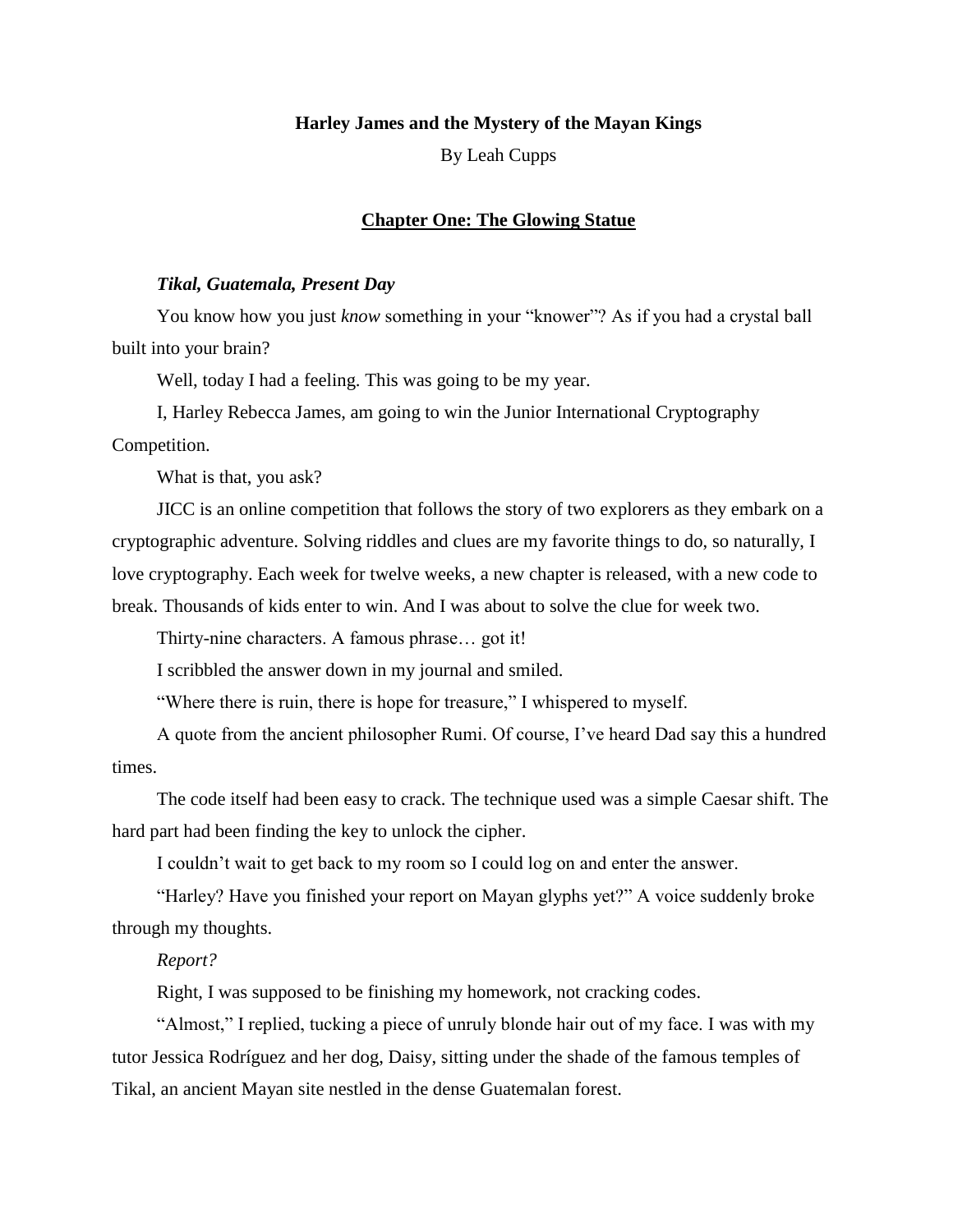"Are you solving riddles again?"

I smiled in response, shrugging my shoulders.

"You need to finish your history assignment."

Jessica frowned at me and readjusted her long legs, shifting in her chair. She was pretty when she smiled, but most of the time, I felt like she was scowling at me. I sat upright and grabbed my notebook.

She hated when I got distracted during homework time.

Upon hearing my voice, Daisy rose up from her spot next to Jessica and walked over to me. She licked my face, and I patted her on the head.

I was currently sweating through another afternoon of sixth-grade homework, my books scattered over a large blanket. I scribbled in the last few lines on my report and shoved them back into my history binder.

"Done!"

Daisy was tugging at my backpack, begging for a walk. I smiled at her. I've always wanted a dog, but it was one of the many things I had to give up as a famous world traveler.

Okay, not quite famous, but the world traveler part was spot on. You see, I'm a bit of a nomad. The only daughter of world-renowned archeologist and engineer, Russell James. Global traveler, student of the world.

Sounds great, doesn't it?

I'll admit it, some parts *are* great. Exploring remote sections of the world, making new friends, learning new languages.

But then there are the *other* parts of world travel: staying in hotels with no air conditioning and traveling to remote areas with big—I mean BIG—spiders isn't always fun. There was one time in Peru when we spotted a Giant Huntsman spider the size of a dinner plate. I had nightmares about it for weeks.

And Dad? Let's just say he's overprotective. I'm never allowed to explore anywhere on my own. I can barely get alone time in my room without him checking on me every fifteen minutes. I love him dearly, but I'd just like a little more freedom.

Daisy placed her tiny furry chin on my outstretched leg, breaking me from my thoughts. "You ready for a walk, girl?" I scratched her head. "I'm ready for a break, too." Daisy stood up, twirled around in a circle, and nudged at her leash.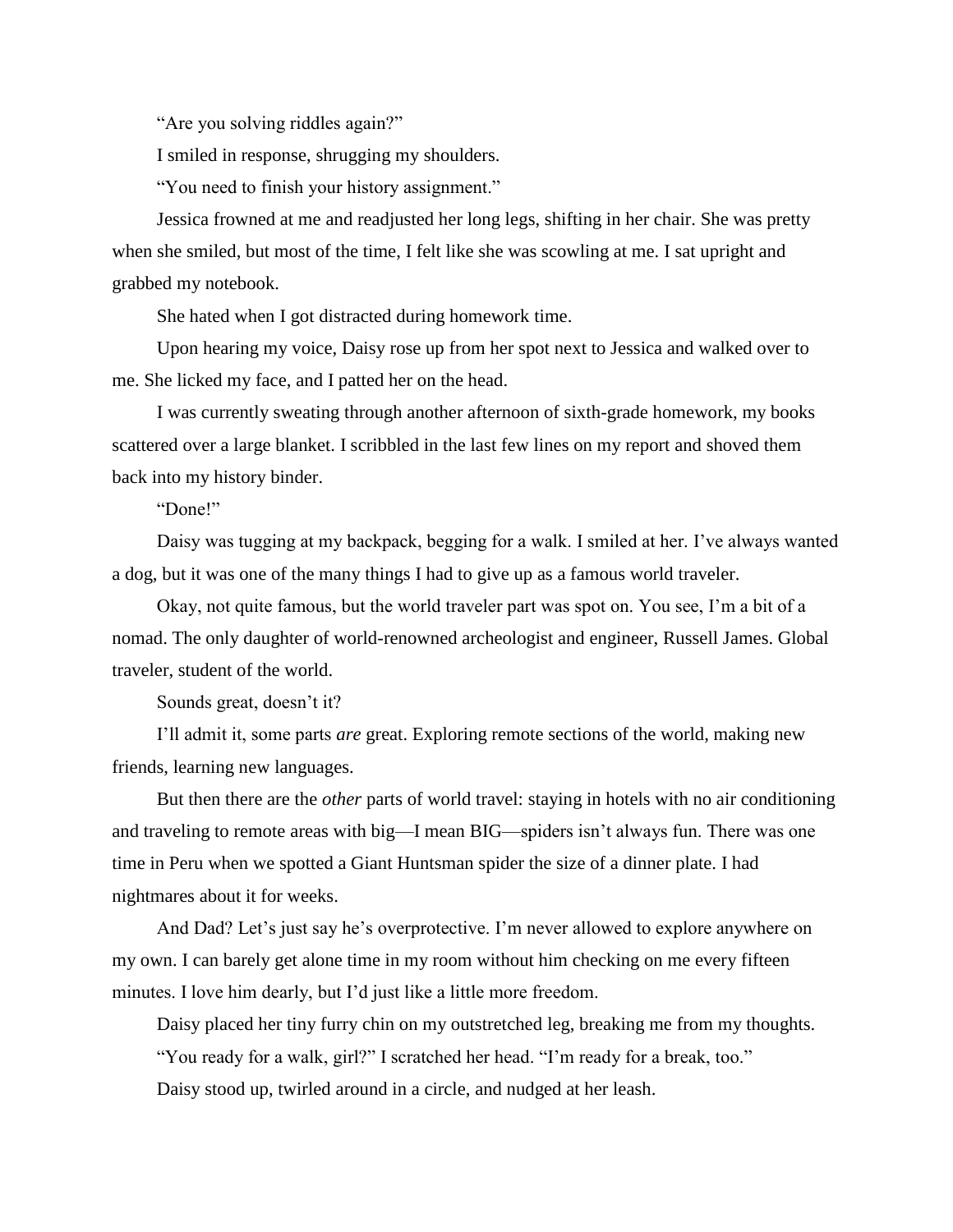"Jessica? Would you mind if I take Daisy for a walk?"

Jessica barely looked up. "Hmm?" Her eyes lingered on the pages of her book.

"I could use a break."

She raised her eyes to me and Daisy, who was now shaking with anticipation. "Okay. Just remember, stay close—"

"I know, I know. Don't talk to strangers and don't go into the jungle."

Jessica gave me a thin smile. "And be careful."

"Of course." I gave her my most confident grin. "Let's go, Daisy!"

I swung my favorite purple backpack over my shoulders. This wasn't just any backpack, mind you. It was decorated with patches from all over the world. Mom had given it to me, along with my first traveler's patch from France. I kept all the necessities inside; cell phone, colored pencils, a leather notebook, gum, and a headlamp—just in case.

Daisy fell in step with me as we started out across the edge of the jungle. Tikal, Guatemala, was a huge archeological site full of Mayan temples, statues, and monuments. Some of the temples extended above the tops of the trees, like lighthouses in the forest. The Mayans built one of the largest ancient cities in the world… made with no bulldozers, no cranes, and no construction equipment of any kind.

I stared out over the city. *How did they do it?*

Everything was going great—I was being completely safe—until Daisy suddenly tugged me away from the path around the Temple of the Jaguar toward a dense spot in the jungle.

"No, Daisy," I said, pulling back on her leash. "We have to stay on the path."

If I left this path, I'd never be allowed out of Dad's or Jessica's sight again.

But Daisy wasn't giving up. She pulled me into the brush and out of the sunlight. Not good. Snakes and spiders loved hanging out in the shade. I looked around nervously.

"What is it, girl?"

As my eyes adjusted to the shade, I saw a figure standing in the trees about fifteen feet away.

"Hello?" I said, my voice cracking. Daisy continued to pull me forward like a sled dog. "Daisy, will you stop?"

But she was not giving up, and I couldn't hold on any longer. The leash slipped from my hand, and she bolted into the jungle.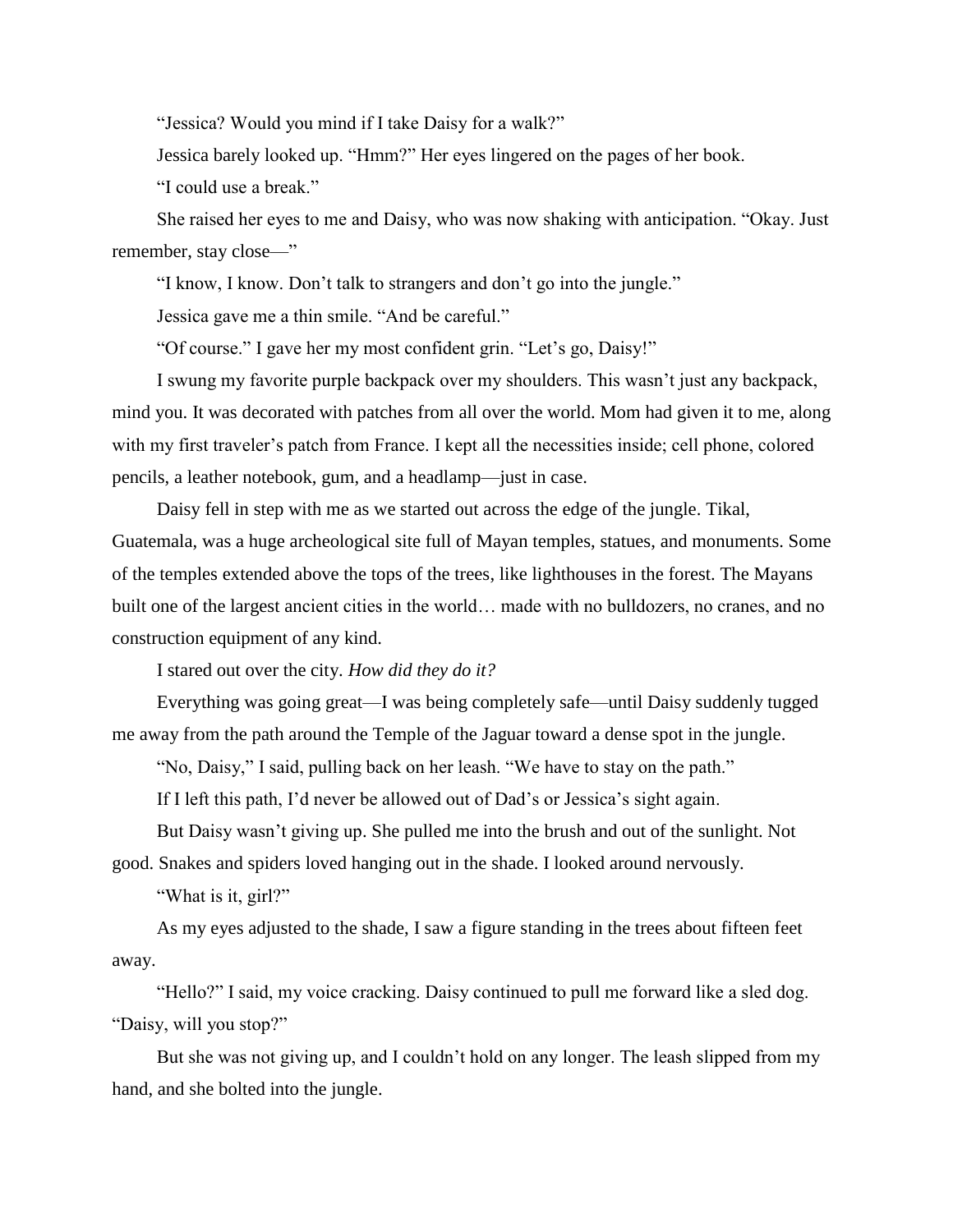"Daisy!" I cried, dashing after her.

Branches and leaves whipped past me as I followed her deeper into the forest. I wasn't about to lose Daisy in the jungle, rules, or no rules.

Just as I was about to run out of breath, Daisy stopped ahead of me with an excited, *yip!* Apparently, she had found something.

I caught up to her in a few long strides and peered into the jungle. Nestled behind a bramble of jungle leaves was a wall made of stone. After I grabbed Daisy's leash, I took a step closer.

"What did you find, girl?"

Six nooks were carved into the side of the wall, about the size of my outstretched hand. Five of the nooks had carved stones placed inside. I recognized the carvings. They were Mayan.

In fact, I had just been studying them for my history lesson.

Now I was intrigued. Maybe that report would come in handy. Dad was always going on and on about using our great knowledge of history in the field.

The first five symbols stood for Jaguar, Sun, Snake, Rain, and Skull. But the sixth nook was empty. I touched the soft grooves of the granite. My code-finding mind went to work. There must be a stone that fits into the final slot. It must follow a *logical* pattern.

What do the glyphs for Jaguar, Sun, Snake, Rain, and Skull have in common? I bit the edge of my lip. I tried to think of something useful from my report. I had taken a particular interest in the Mayan glyphs, given my love of codes and symbols.

I knew that Kinich Ahau, the god of the sun, was often depicted as a jaguar. And Chaac, the god of rain, was drawn with the body of a snake. And the skull? Well, the god of earth, and the underworld, was Cizin. He was often shown as a skull.

I felt a little chill run up my spine. Creepy.

But back to the glyphs.

Jaguar, Sun, Snake, Rain, Skull… Earth?

It was worth a shot.

There were stones scattered about the jungle floor and I quickly shifted through them, looking for earth symbol. A few were broken, some had parts of a carving. They represented everything from rain drops to mountains.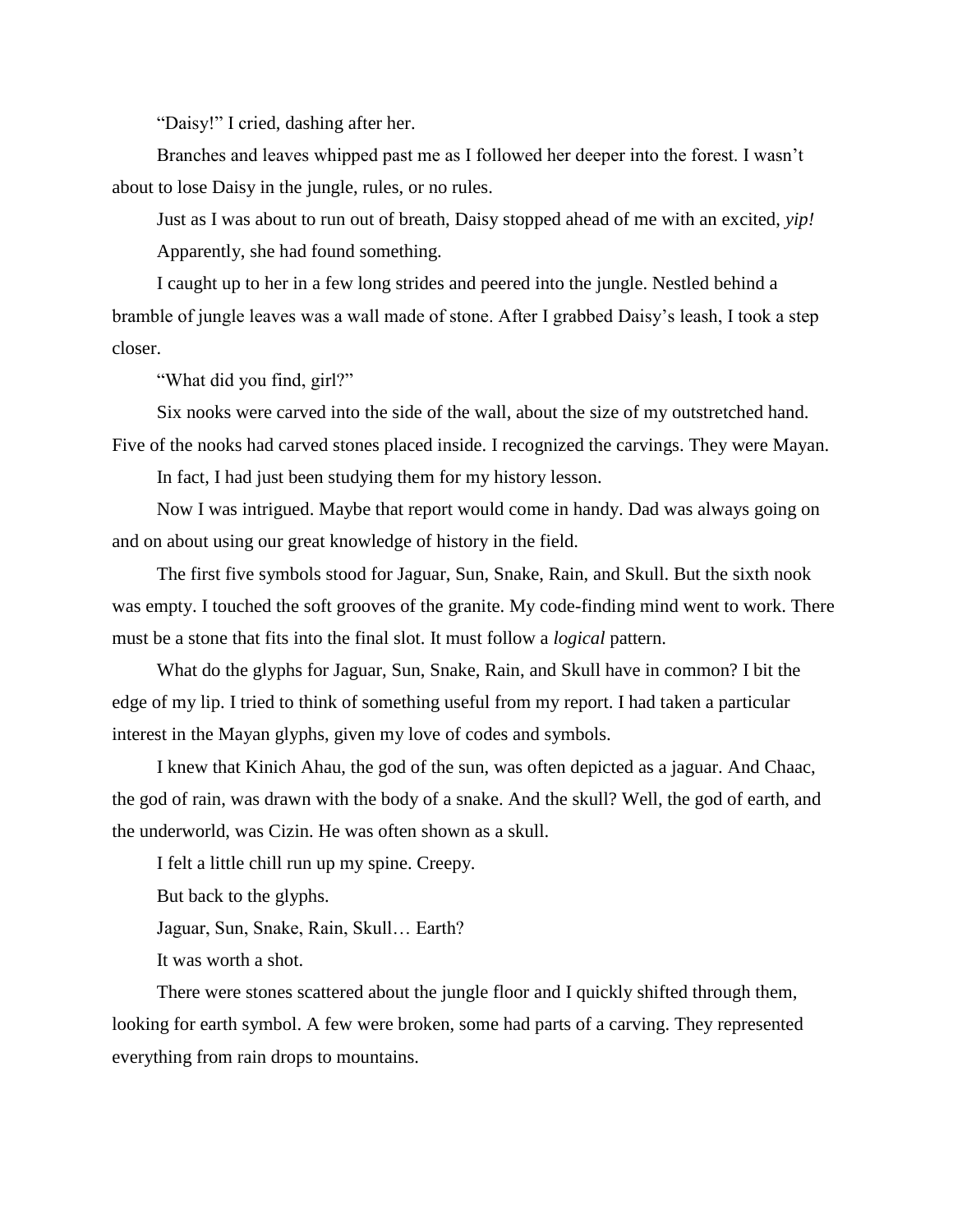Then I stumbled over a sharp object jutting out of the jungle floor. I got down on my knees. I could see a stone half-buried in the mud. I dug my fingers into the ground and began to dig. When I was done, I stared at the stone.

It had the symbol for earth. Bingo!

I ran back to the center of the wall and placed it in the sixth nook. To my surprise, it fit perfectly in place.



Then something weird happened. The ground beneath began to rumble.

Was this an earthquake?

It wasn't that unusual for an earthquake to happen in Central America. But right after I placed the sixth symbol? That was a little odd.

The stones in front of me suddenly began to move, and I pulled Daisy back as several rocks began to fall. We huddled together near the ground. I placed my hands over my head and squeezed my eyes shut. A few seconds later, the shaking stopped.

I looked up. The center of the wall that held the carved stones had crumbled into a pile at my feet.

So much for solving that riddle.

"Come on, Daisy, we better get back," I said, pulling on her leash.

If my overprotective dad knew I was by myself in the jungle during an earthquake?

I shuddered at the thought.

But just as I was about to leave, my eyes caught on a peculiar green glow coming from the pile of stones.

Daisy must have noticed it too, because she walked back over to the spot. As she sniffed the ground, I saw she was standing over a small object that appeared to be lit from within. I squatted down and took a closer look.

It was a little statue, about as big as an eggplant. I reached down and touched it, feeling the cool surface on my skin. Perhaps it was made of jade?